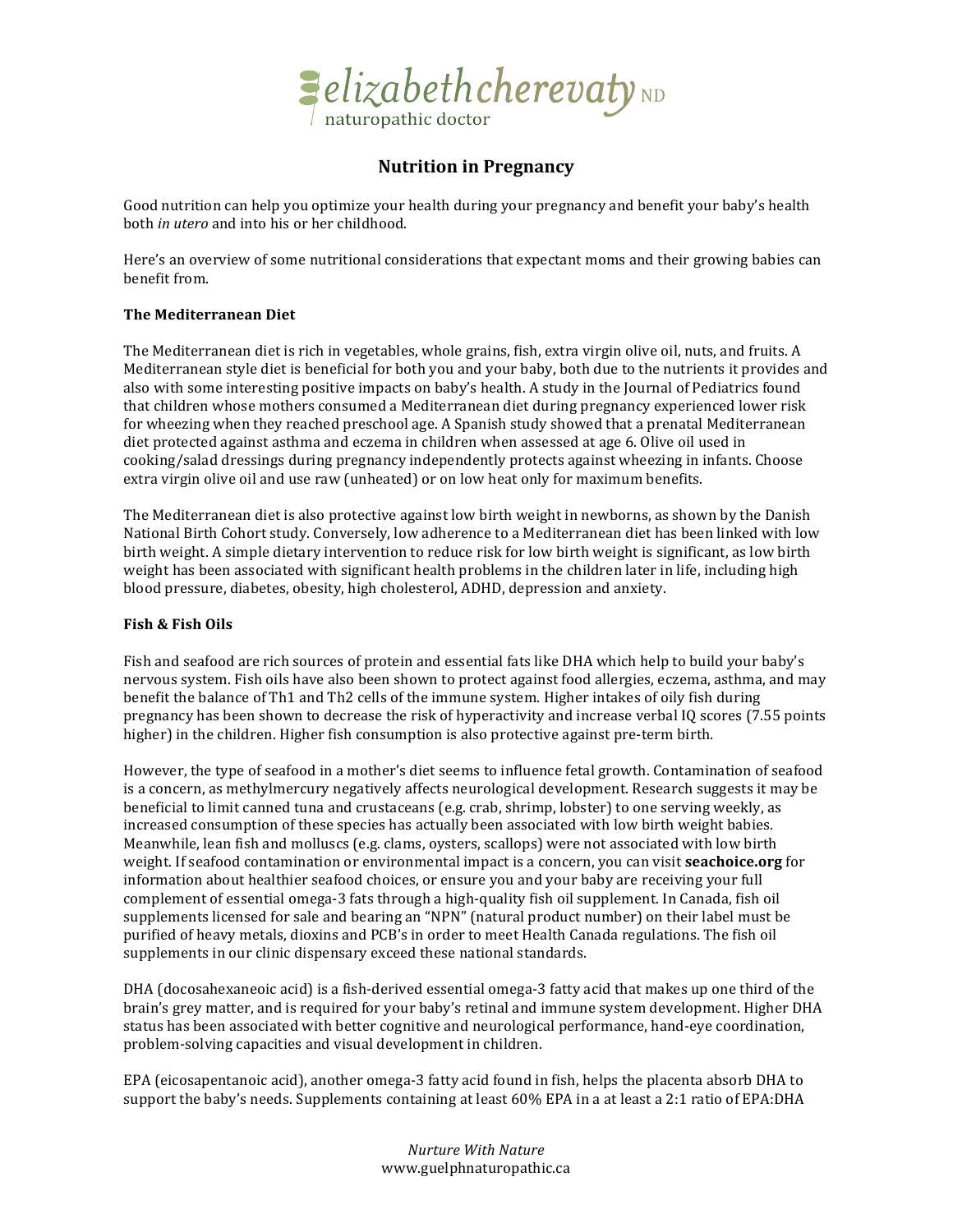

have been shown to protect against depression in adults. Prevention and treatment of postpartum depression should include omega-3's in this ratio. During pregnancy, intake of at least 1g of EPA and 300 mg of DHA daily from fish and/or fish oils is recommended.

#### **Prenatal Multivitamins**

Prenatal multivitamin-mineral supplements have been associated with decreased risk for certain pediatric cancers, congenital defects of the cardiovascular system, limb and neural tube defects, cleft palate and urinary tract malformations. Your multivitamin or extra folic acid supplement should provide you with 1 mg folic acid or methylfolate, and the benefits of multivitamin supplementation extend beyond folate. If you experience constipation, nausea or heartburn from your prenatal multi, there are several high-quality products available with more easily absorbed forms of the minerals, particularly iron, that may be more easily tolerated.

Vitamin K2 is a nutrient that supports skeletal development in baby and is often absent from prenatal multivitamins. Pregnant women should consume 60-120 mcg (micrograms) of vitamin K2 daily.

## **Iron**

Iron needs decrease slightly in the first trimester of pregnancy (due to the absence of menstruation), but increase in the second and third trimesters. Iron deficiency is associated with increased risks of preterm labor, slowed fetal growth and maternal depression. An iron-adequate diet is not considered sufficient to prevent or correct iron deficiency during pregnancy. Most prenatal multivitamin-mineral supplements contain iron, and you may require an additional iron supplement as well. Conventional and lower-cost iron supplements such as ferrous fumarate and ferrous gluconate are typically recommended in doses of 100-300 mg daily but are frequently associated with constipation and poor absorption. Adding a source of vitamin C or citric acid enhances the absorbability of iron supplements. Iron bisglycinate is one of the most easily absorbed forms of iron, so you may be able to take a lower dose of this form. Nettle (or stinging nettle) can be prepared as an herbal tea that's safe in pregnancy and provides absorbable iron, as well as calcium and magnesium. For more information about iron and iron deficiency, please refer to my article, Iron: the nuts and bolts of it.

# Vitamin D

Vitamin D is required for absorption of calcium and phosphorus, which makes it essential for bone health. Further, vitamin D is important in the immune system, and has been shown to have beneficial health outcomes for babies. Maternal supplementation with 4000 IU vitamin D during pregnancy was associated with decreased risk of type 1 diabetes autoimmunity in their 1-year-old children. Maternal vitamin D intake also protects against atopy (allergies, asthma, eczema) in children. Vitamin D deficiency is considered a widespread health problem. When vitamin D levels were tested in pregnant women, doses of 4000-5000 IU daily were needed to achieve vitamin D sufficiency (>75 nmol/L). If you want to know your vitamin D status, you can ask your family doctor or naturopathic doctor to order this test for you.

Breastmilk contains vitamin D. Breastfed infants should receive enough vitamin D when their mothers take 4000 IU to 6400 IU daily, or infants may be given their own vitamin D supplement in the form of an unflavoured drop, at a dose of 400-1000 IU daily.

#### **Probiotics**

To date, 13 studies of probiotic supplements in pregnancy have been published and 10 of these show significant benefits particularly with doses of 10 billion CFU from the 3<sup>rd</sup> trimester in high-risk mothers. Probiotics are safe throughout pregnancy, and can help to colonize the mother's body with beneficial bacteria to which the baby will be exposed during the birth and breastfeeding. The key probiotic types used in pregnancy studies include Lactobacillus rhamnosus, Bifidobacterium longum, B. bifidum, B. lactis